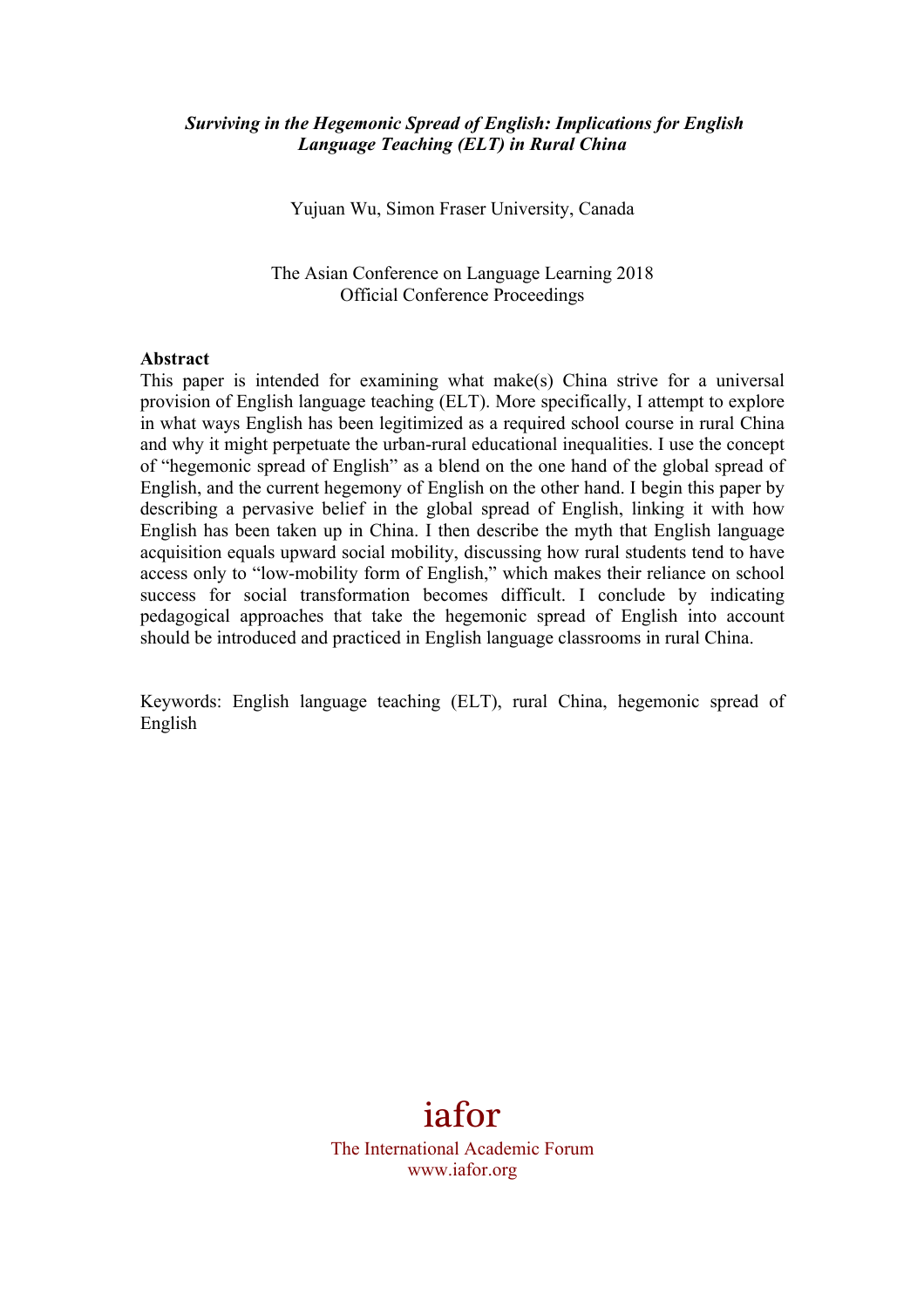## **Introduction**

English has been widely perceived as a global language (Crystal, 1997; Nunan, 2003) or international language (Jenkins, 2000; McKay, 2002). The two ways to describe English suggest a global spread of English or "the worldliness of English" (Pennycook, 2014), which is also reflected in terms such as World Englishes (Kachru, 1992; Kachru, Kachru, & Nelson, 2006), global Englishes (Pennycook, 2007), Lingua Franca English (LFE) (Seidlhofer, 2005; Canagarajah, 2007; Jenkins, 2007). There are scholars (e.g., Makoni & Pennycook, 2005; Canagarajah, 2007; Kubota & McKay, 2013) deconstructing the perception of English as a global language, and some scholars (e.g., Graddol, 1997, 2008) proposing the possibility that English may lose its current predominance in the near future. However, their voices have not attracted much attention since there is little sign that the worldwide expansion of English abates. Mainland China (hereafter "China") is a good example, as "the current popularity of English in China is unprecedented … the scale of the spread of English in China in recent decades has taken most observers by surprise" (Bolton & Graddol, 2012, p. 3). In China, English is increasingly emphasized as a priority foreign language and a compulsory subject at all levels of education. As stipulated by the 2011 English Curriculum Standard issued by the Ministry of Education of the People's Republic of China (PRC), English should be introduced as a compulsory subject in Grade 3 in primary schools. Indeed, China is an important player in the global spread of English because English has made great inroads into its educational systems—both public and private sectors (Hu & McKay, 2012).

The national zeal for learning English does not exclude rural China. Although poorly resourced primary schools, most of which are located in rural areas, are exempted from the obligation to provide English courses, English remains a compulsory subject in secondary education. In contrast with cities where foreigners use English as a L1 or it is used as a lingua franca in global communication, in rural areas English does not serve as a communication tool. It is true that rural areas are experiencing monolingual-to-multilingual changes with marriages involving women from some Southeast Asian countries, and with an increase of domestic migrant workers who bring new languages/dialects<sup>1</sup> to local communities. This is particularly true in those areas located in developed places and adjacent to big cities. However, in these areas, *Putonghua* (or the *Common Speech*, which is a variety of Mandarin Chinese and a national language of the PRC) and the local languages/dialects are often used as lingua franca. I'm, therefore, interested in exploring: In what ways does globalization relate to China's striving for a nationwide provision of English language education? In rural China, why is English—not used as a contact language—widely taught, or why is its significance always emphasized within and outside of the educational context?

Answers to these questions are closely related to the hegemonic spread of English driven by the contemporary wave of globalization. I use the concept of hegemonic spread of English as a blend on the one hand of the global spread of English as suggested above, and the current hegemony of English on the other hand, where English is the most dominant language in this globalizing world (Tsuda, 2014), and is a "mythical common language" (Macedo, Dendrinos, & Gounari, 2016). I will argue that while there is a pervasive belief in the global spread of English and a belief in the inextricable link between English and upward social mobility, we should never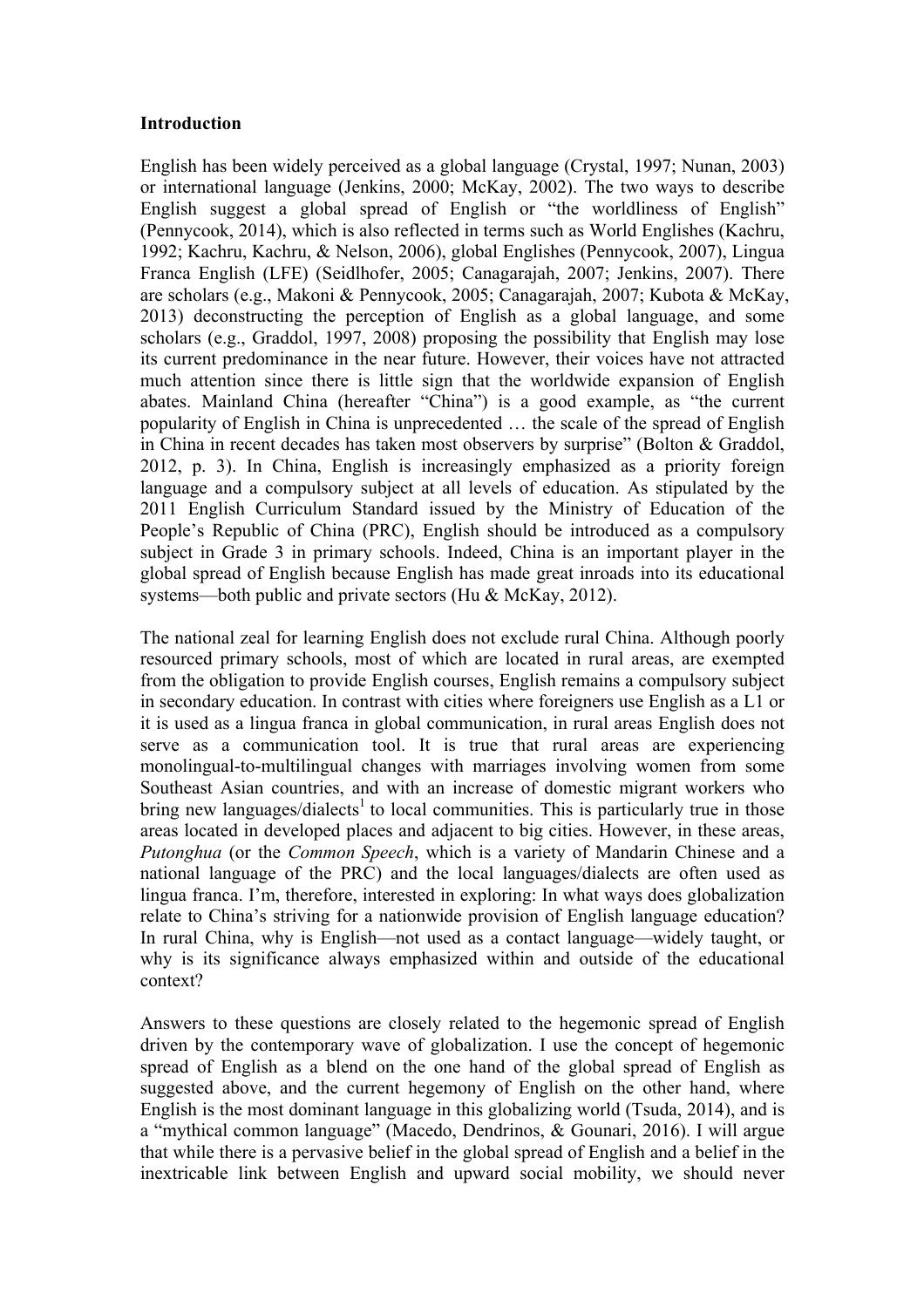overlook the hegemony of English against the backdrop of globalization. Below I will develop this argument from three perspectives, i.e., the pervasive belief in the global spread of English, English and social mobility, and critical responses to the global spread of English.

## **The Pervasive Belief in the Global Spread of English**

One main controversy within the academic literature on globalization is whether globalization amounts to homogenization or heterogenization. In this regard, it is helpful to draw on Kumaravadivelu's (2008, p. 37) concept of cultural globalization that refers to "the process of cultural flows across the world." The scholar summarizes three schools of thought on cultural globalization, i.e., cultural homogenization, cultural heterogenization, and cultural glocalization. According to him, scholars who hold the view of cultural homogenization can be called "hyper-globalizers" because they believe there is "an emerging global culture that is rapidly changing the cultural profile of the world" (p. 39). They tend to equate globalization with Westernization, Americanization, and McDonaldization. He calls supporters of cultural heterogenization "localizers" as they foreground the local characteristics of globalization and consider "a multitude of local cultural identities are being revived and revitalized owing to real or perceived threats from the process of globalization" (p. 42). The proponents of the cultural glocalization are called "glocalizers," who believe cultures are mutually shaping each other during cultural transmission. Even though Kumaravadivelu does not discuss how English has been interwoven with cultural globalization (and globalization in general), it is safe to say that cultural homogenization premises a world spread of English, which is inextricably linked to Westernization or Americanization highly embraced by the "hyper-globalizers." The "localizers" attempt to separate "a diffusion of cultural fads from the West" from "cultural domination on the part of West." To put it in another way, despite the fact that they reject the proposition about the cultural dominance of the West, they admit the current spread of Western culture—the English language being an important element.

While Kumaravadivelu focuses on the concept of culture in general, Pennycook (2007) specifies the contrast between homogenization and heterogenization from the aspect of the English language. To explore the relationship between globalization and English, he employs the term "global Englishes," which is intended to blend critical theories of globalization with the perspective of World Englishes (WE) that takes English as a pluralized entity. Indeed, Pennycook's notion of global Englishes is a combination of "the homogeny position on global English" (p. 19), that foregrounds the role of English in homogenizing the world, and "the heterogeny position" (p. 20) on global English or the WE paradigm. It is then reasonable to conclude that both the global Englishes framework and the two positions on global English presuppose the global spread of English.

The worldwide spread of English driven by the current globalization is also discussed by Stephen May (2016) who, in his exploration of the relationship between globalization, localization, and language(s), notices a broad position that takes English as the current world language and the new means of global interchange. May's reference to the "Q value" or "communication value" of languages, which is developed by de Swaan as a method to measure the communicative reach,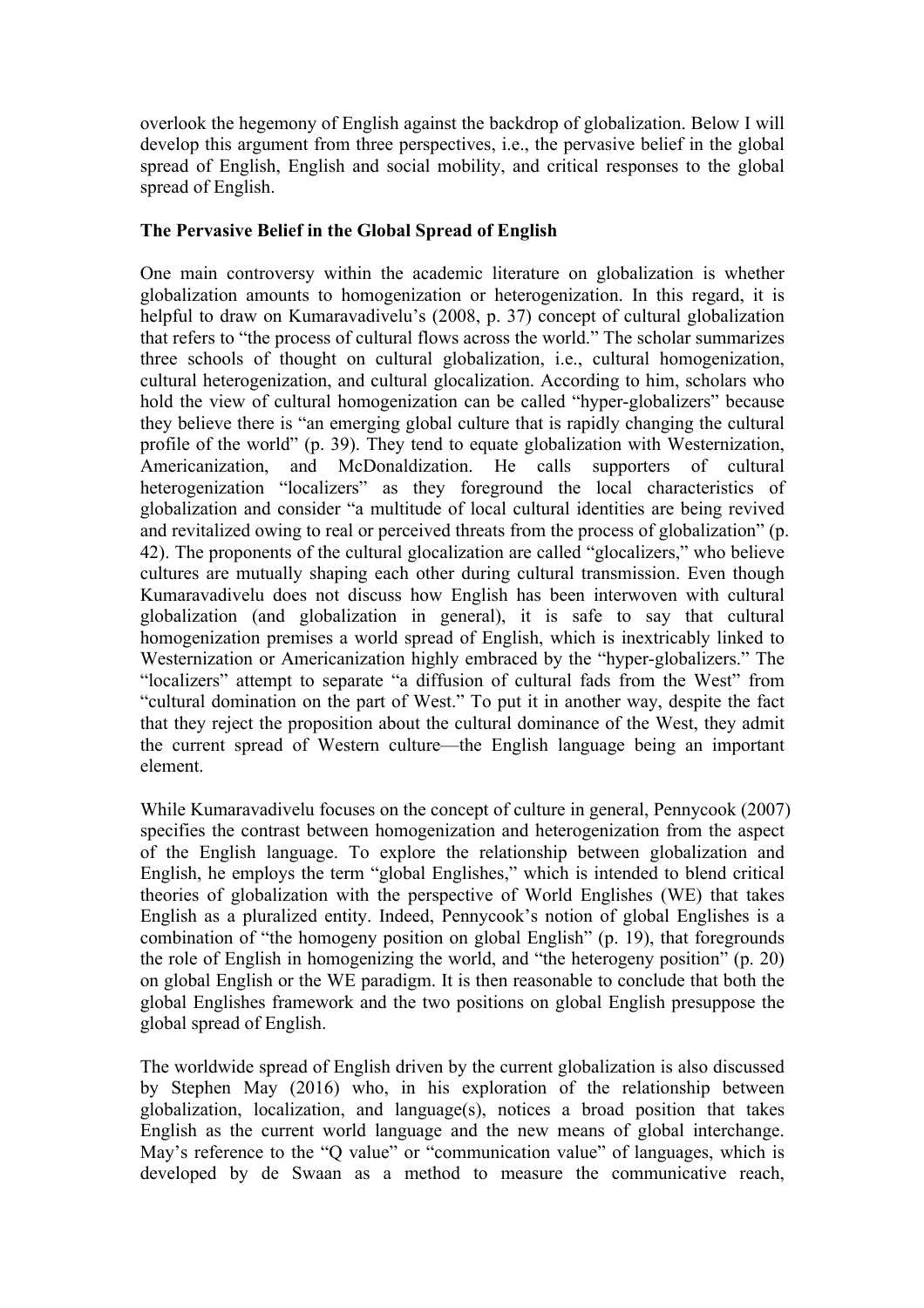significance, and usefulness of languages in the world today, is particularly helpful in understanding the predominance of English in a hierarchy of languages. The Q value is represented by the notion of centrality and the higher the Q value is, the greater influence a language has. Within the Q value paradigm, de Swaan identifies around 100 languages as "central," twelve as "supercentral," and English as the only "hypercentral" with the highest Q value.

The broad position documented by May (2016) is helpful in answering the first question put above in the Introduction, i.e., In what ways does globalization relate to China's striving for a nationwide provision of English language education? China has been involved in the hegemonic spread of English since the late 1970s when the policies of reform and opening up were initiated (Hu, 2005; Pan, 2015). Believing English was a world language that could play a significant role in China's modernization, China started to revive and expand English language education, which had been confined and even outlawed during the first three decades after the establishment of the PRC (Hu, 2005; Bolton & Graddol, 2012). Since 1990s, China started to embrace English fully with a willingness to have a deeper involvement in globalization, and major events included China's joining of the World Trade Organization (WTO) as well as being awarded and hosting the 2008 Olympic Games in Beijing. As a result, more efforts have been made to achieve a universal provision of English language education (Nunan, 2003; Bolton & Graddol, 2012; Pan, 2015). Since 2001, English has been expanded into the primary curriculum, and introduced into tertiary education as a main teaching language in selected courses and a compulsory subject for all students. Therefore, the current popularity of English in China, especially in educational context, is greatly driven by the fact that the language is commonly perceived as an international language associated with modernity and modernization. Despite the fact that great efforts have been made to improve ELT provision and quality in China, there are inequalities—the urban-rural difference being a noticeable one (see, for example, in Nunan, 2003; Hu, 2003, 2005; Zhao & Jiang, 2009; Finifrock, 2010; Pan, 2015)—since, as May (2016) puts it, some people are clearly advantaged by globalization while others are greatly disadvantaged. As mentioned in the Introduction, not all primary schools in rural areas can offer English instruction as a result of limited resources. Other problems in rural English classrooms include teachers' low professional competence and lack of language proficiency, a dominance of didactic pedagogy and a grammar-translation method, and little exposure to the task-based language learning embraced by the 2011 English Curriculum Standard, etc.

# **English and Social Mobility**

Closely associated with the global spread of English is a wide belief that English language acquisition equals or is a prerequisite of upward social mobility, or English is the language of success. Under the hegemonic spread of English, access to English or lack of it often affects social mobility and life chances of many people who do not speak English as their L1 or L2 (Lin, 1999). Simply put, having access to English is often linked to enjoying a high social status. May (2012) points out that equating social mobility solely with majority languages—national languages and/or the current "world" language (namely, English)—is based on the assumption that the instrumental and identity aspects of language can be separated. In other words, minority languages are more likely to be linked with identity than instrumental value,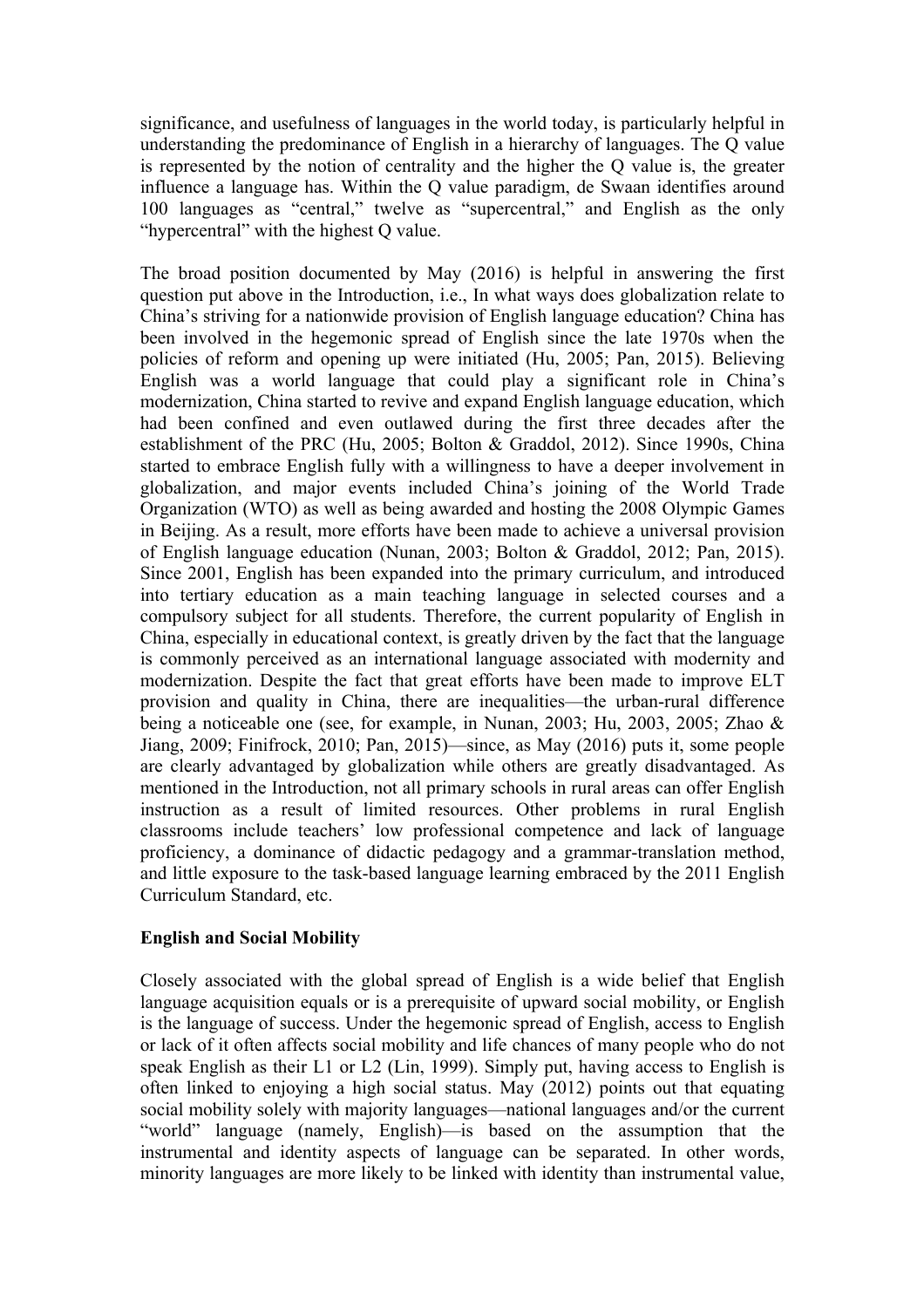whereas majority languages are conceived of as predominantly instrumental with little or no identity value. In the discourse that English is an international language, a new means of global interchange, and a fundamental basis of social mobility, English is perceived as an instrumental or value/identity-free language. English is therefore commodified, and extending access to the language is greatly emphasized particularly "in key domains like science and technology, as well as in education and the wider workplace" (May, 2016, p. 390). This primarily accounts for why debates on provision of English language education often take central stage in the globalised periphery countries and areas.

While English is conceived of as an equivalent of upward social mobility, it is necessary to point out its hegemonic nature against the backdrop of globalization and deconstruct this myth. For a deeper understanding of this argument, I would like to draw on Bourdieu's (1984) concepts of symbolic power and symbolic violence, which concern how representations of the world and human perceptions are imposed upon the dominated groups. Such groups tend to implicitly accept the legitimacy of those representations and perceptions such as the existing social order. This is where a social structure favored by the dominant groups is perpetuated. According to Bourdieu, this process is achieved through misrecognitions—the symbolic representations of majority language=instrumental value and modernity being a good example. Bourdieu's idea is echoed in Kramsch's (2009) arguments that language has the symbolic power of myth, which "highlights the fact that language makes meanings not only by referring to or standing for things in the world, but by evoking or indexing them" (p. 10). According to Kramsch, the indexical capacity of myth brings the subjective dimension of language (e.g., emotions, perceptions, and beliefs), and "when subjective beliefs are made to look as if they were natural, that myth distorts and manipulates" (p. 12). It is widely perceived that access to or speaking English is a symbol of cosmopolitan elites or middle-class status (as observed, for example, in Lin, 1999; Lee & Marshall, 2012; Kubota & McKay, 2013; López-Gopar & Sughrua, 2014). However, it is when this perception is imposed as objective that the predominance of English and the global power relations are perpetuated.

Actually, English acquisition masks rather than redresses deeper structural inequalities. It is existing elites who benefit most from English because of their preferential access to "high-mobility forms of English" with normative accents and standardized orthographies (May, 2016). With little access to English or access only to the "low-mobility forms of English" that are legitimatized as English only locally (Blommaert, 2010, p. 195), people who are marginalized in globalization could hardly achieve their goals of upward social mobility.

At this point, I would like to answer the second question put in the Introduction above, i.e., In rural China, why is English—not used as a contact language—widely taught, or why is its significance always emphasized within and outside of the educational context? Gao (2010, p. 35) argues that "Chinese students have strong instrumental and cultural motivation for learning English." According to him*,* instrumental motivation refers to learners' use of the language as an information medium for material purposes such as immediate achievement, individual development, going abroad, whereas cultural motivation refers to learning a language for symbolic purposes such as interests, a desire to go abroad or social obligation (e.g., family expectations). It is apparent that the motivations identified by Gao are mainly based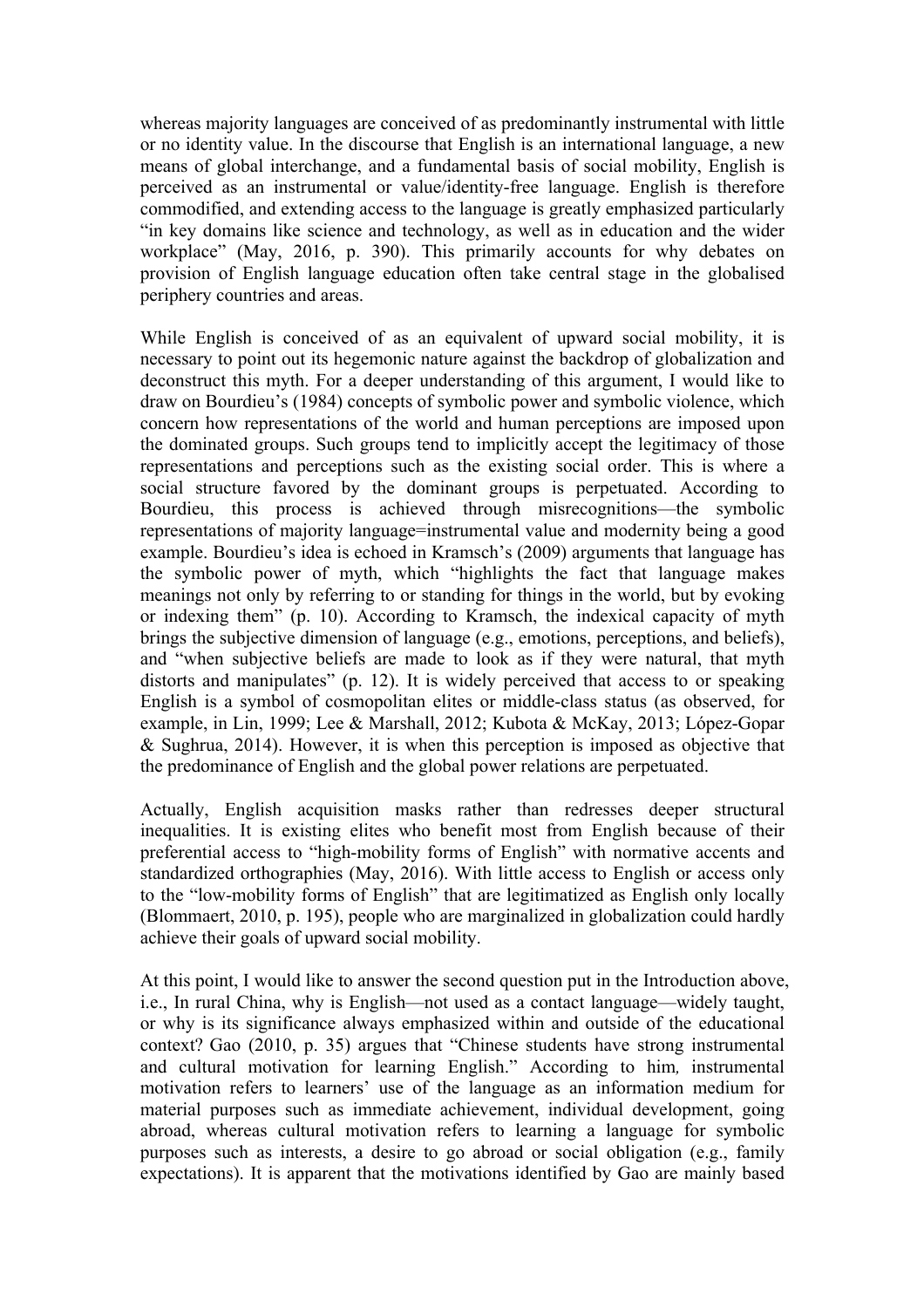on the belief that English is a language of success. Indeed, the general ideology that English language learners in China hold is that they will be denied success in education and career development if they are not efficient in English (Pan, 2015). This is especially true in rural China. Being aware that English is significant in succeeding Gaokao (the College Entrance Examination) and job market, rural students, who want to or are expected by parents to achieve an upward social mobility, have to set out on the arduous journey of learning English. Nevertheless, their investment of time, money, and emotion in learning English is less likely to be rewarding. Since 1990s when China started to embrace English fully, there is a low and decreasing rate of rural students who are enrolled into tertiary education and particularly into prestigious universities (Yang, 2006; Chen & Wei, 2013; Wang, 2013). For example, Wang (2013) points out that in 2010, Tsinghua university only admitted 17% students with rural origins while rural students accounted for 62% of all Gaokao test-takers; according to statistics conducted by a scholar at Beijing University, the rate of rural students at Beijing University has fallen from 3/10 in 1978-1998 to  $1/10$  in 2000-2013<sup>2</sup>. Although there seems no related statistics available to be drawn on, given the considerable proportion English takes up in Gaokao (normally 20%), to some extent a low degree of English proficiency accounts for many rural students' failure to go to universities. Or possibly, the English varieties they are taught do not conform to the national English assessment system that is tailored to urban English pedagogical needs.

With a "low-mobility form of English," rural students who manage to go to universities are not guaranteed to transform from their social status. These students are more likely to be frustrated by their "deaf English," which is used to describe the phenomenon that Chinese English language learners can read and write well but are incompetent in oral communication (Pan, 2015), than their urban peers who far outperform them in English speaking tests and job interviews where an English conversation is routine. In a six-month study of 439 Chinese students newly enrolled in a Singapore university, Hu (2005) found that students from more developed areas and those from less developed areas have no clear differences in knowledge of English grammar and vocabulary, but the former outperform their counterparts in higher-level language skills and more communicative language use. The low level of proficiency in spoken English particularly entrenches rural students' disadvantage in "global-scale transnational migration" (Li & Zhu, 2013, p. 517), either through studying abroad, where a gatekeeping strategy of English language proficiency test (e.g., IELTS and TOEFL) with oral module is usually applied, or through working in multinational institutions, in which English is often used as a communication tool. To sum up, with little access to the "high-mobility form of English," rural students and their urban peers who have more "cultural capital" do not compete from equal starting points. Their social stratification is thus reproduced and rural students' reliance on school success for transformation from their low social status becomes increasingly difficult.

## **Critical Responses to the Global Spread of English**

While the position that highlights the instrumental value of English is broadly held, there are some lines of scholarship challenging the discourse that English is an international language. With his often cited account of "English linguistic imperialism," Phillipson (1992) is one of those pioneering scholars who point out the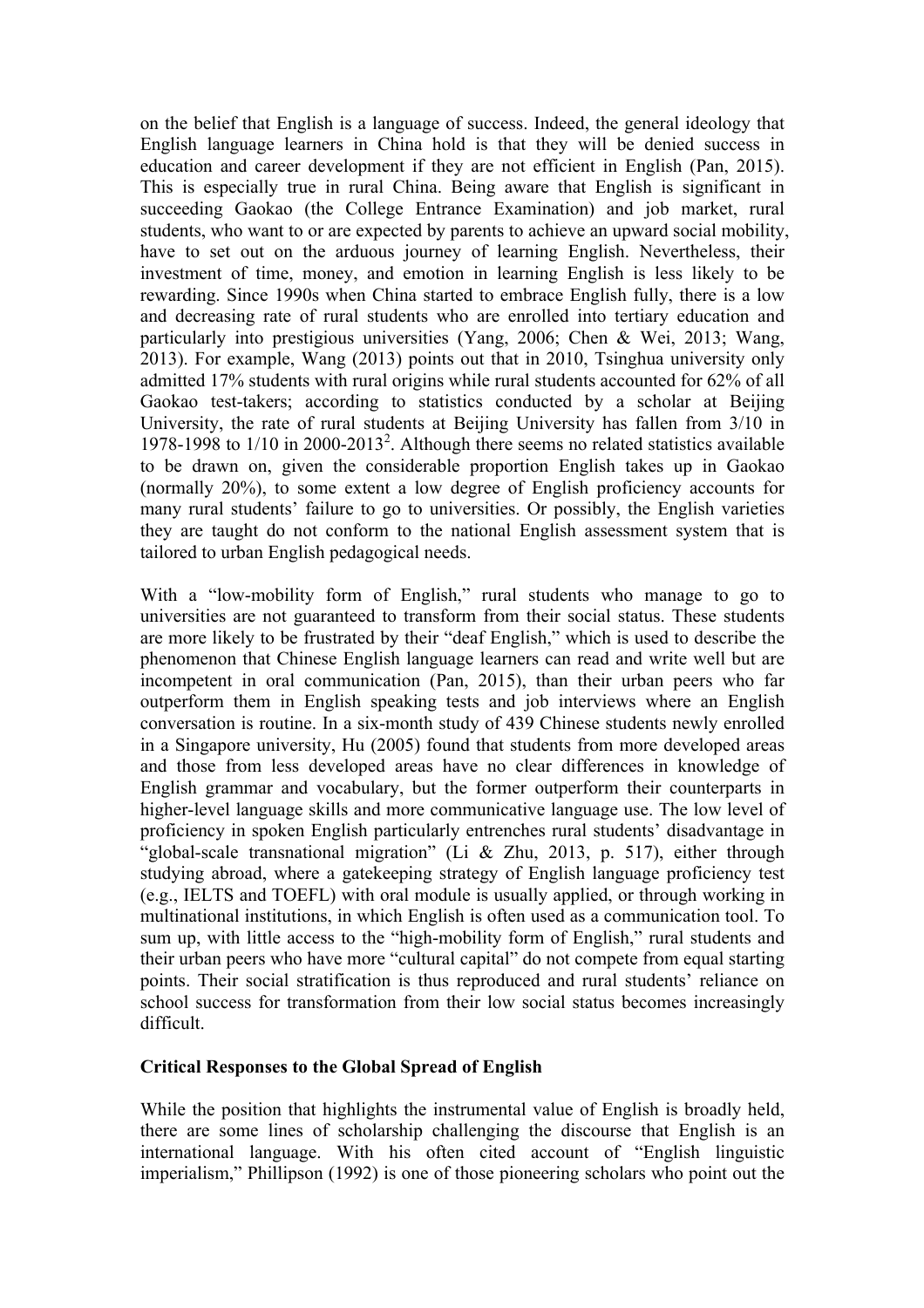power asymmetry between English and other languages and question the predominant status of English. According to Phillipson (1992, p. 47), the imperialism of English lies in its dominance being "asserted and maintained by the establishment and continuous reconstitution of structural and cultural inequalities between English and other languages." While this view has been commonly accepted by those worrying about the increasingly global spread of English, it has also attracted critiques. For instance, Pennycook (2007) argues the contrast between imperialism and local rights tends to inspire nationalist responses. In other words, in response to the threats of English imperialism, the local groups tend to adopt strong nationalist defenses of local language and culture, which might reach extremes and trigger new forms of linguistic and cultural imperialism.

Indeed, the hegemonic spread of English often entrenches nationalism, which advocates nationwide cultural and linguistic uniformity—the idea of selecting and establishing "national" language(s). According to May (2012, p. 135), the deliberate political act of choosing "national" language(s) leads to minoritizing or dialectizing other language varieties within the same nation-states, and "the historical and geopolitical situatedness of national languages also apply at the supranational level." He specifically compares the current predominance of English with the construction of national languages. English and national languages are often associated with modernity and modernization, whereas non-English national languages and the minority languages and dialects within nation-states are negatively linked with tradition and less value.

In the case of the PRC, selecting and establishing *Putonghua* as an official language endangers many other languages and dialects within the nation-state, and even causes language death. While many Sinitic varieties have been losing speakers and domains of use since 1950, *Putonghua* has been spreading rapidly (Moseley, 2010). The degree of endangerment of those languages will continue to increase, and "the process is accelerating with improvements in education and communications, and economic progress" (Moseley, 2010, p. 72), in which *Putonghua* usually functions as the medium of exchange. At the same time, both *Putonghua* and other domestic language varieties are facing the threats of the hegemonic spread of English. Vigilant about this "linguistic imperialism," the PRC government put English curriculum reform on its agenda in 2013 in an attempt to lower English's proportion in basic education. For instance, in 2016, Beijing, the national capital, lowered the points for English in the Gaokao from 150 to 100, while raising the points for the Chinese language from 150 to 180 that accounts for nearly a quarter of the examination (the total points are 750). The new policy aimed to remove the English portion from Gaokao by 2020, so students can apply for college with the higher score from two alternative English exams taken annually. Nevertheless, this de-emphasis on English does not mean the national cult for learning English will cool down sharply as the hegemonic spread of English is still the trend. Given the pervasive belief that English is a language of success, it is not difficult to understand why a resistance to the hegemony of English is resented rather than being embraced by many students and parents. On the contrary, this movement will have a negligible impact on English education in primary and secondary schools in the short term because "the universities have not changed their English admission requirements, but it could affect consumer spending on private test prep tutoring" (Adkins, 2015, p. 10). A boom in private English tutoring may exacerbate the disadvantages of rural English learners because of their lack of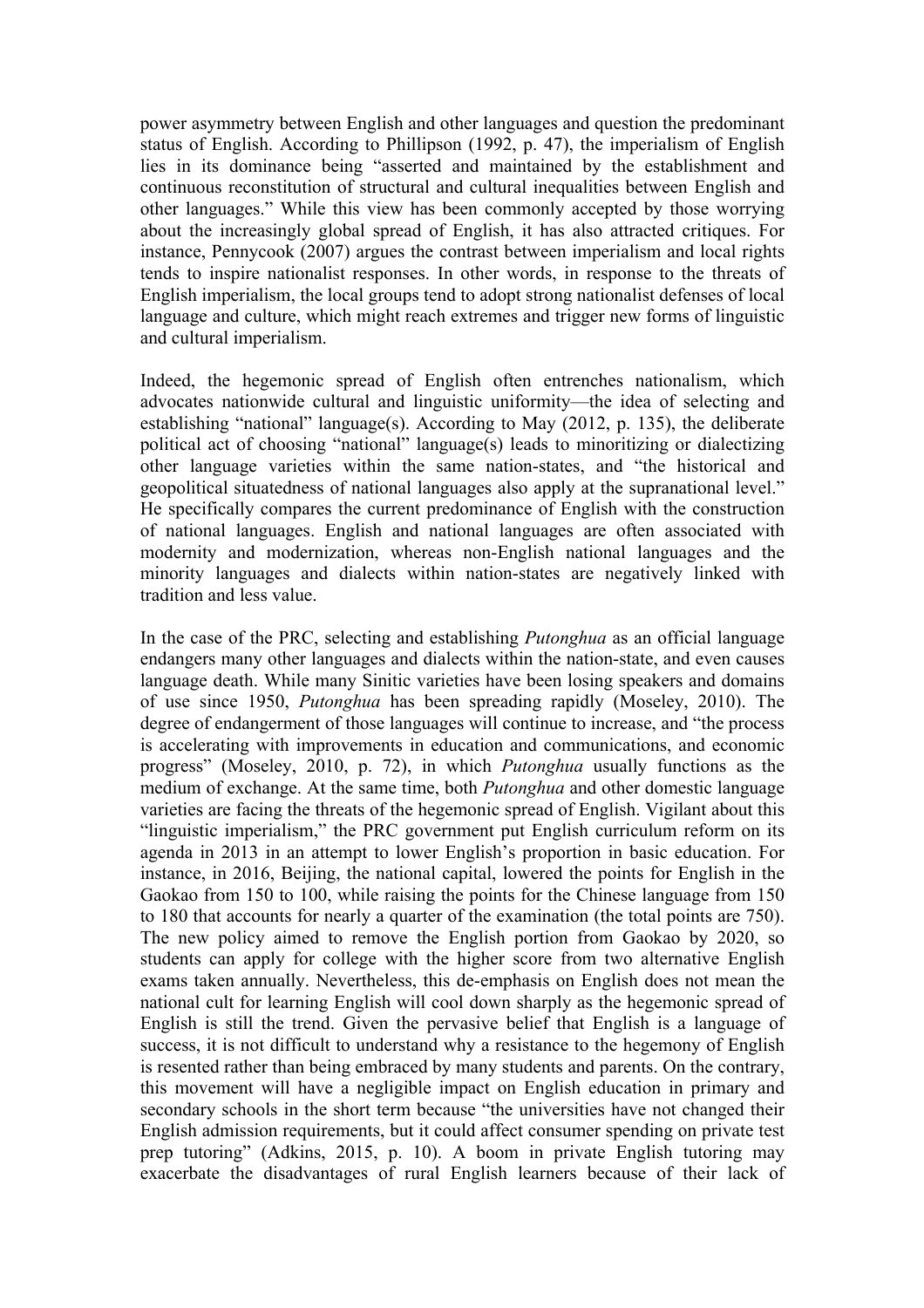"economic capital." Indeed, most private English language schools mainly target urban English learners; as observed by Adkins (2015), China has over 50,000 English language schools, which are heavily concentrated in the economically developed areas.

Regarding the hegemonic spread of English, while nationalism is often interpreted as strong nationalist defenses of local languages and culture, it is also criticized for highlighting the uniformity of a nation-state and overlooking its internal diversity. The above mentioned World Englishes (WE) framework that "places nationalism at its core" (Pennycook, 2007, p. 20) is a good example in that regard. Being intended for disturbing the hegemonic spread of English, the WE paradigm was put forward to legitimatize localized or indigenized varieties of English. However, this "superficially appealing and convenient model conceals more than it reveals" (Bruthiaux, 2003, as cited in Pennycook, 2007, p. 21), since its categorization of English varieties remains in a nation-based model and fails to capture social and linguistic diversity within nation-states. China English has been placed in the expanding circle (Kachru, 1990; Kachru, Kachru, & Nelson, 2006), where English is a foreign language, as a generalized variety of English resulting from assumptions that English is uniformly used in China as a whole. However, the model does not take account of the fact that the concept of China English (as well as other Englishes, e.g., Indian English, Hongkong English) is internally heterogeneous, whose varieties range in terms of region, class, gender, ethnicities, etc. In this sense, if China English would be legitimatized as a variety of English in political, economic, and social activities, and enjoy the same status with Englishes in inner circle (where English is spoken as native language)<sup>3</sup> or outer circle (where English is a second language), we should not hurry to give our acclaim, with new forms of language inequalities emerging within the nation-state. To be specific, the possibly legitimatized China English seems to be a generic term for varieties of English spoken by urban Mandarin speakers rather than rural Mandarin speakers, or minority language speakers, e.g., Cantonese, Min, or Hakka speakers, to name a few.

Problematizing the generic use of China English brings an endless list of English varieties. Indeed, there is a line of scholarship challenging the long-standing idea of languages as enumerable objects. According to Makoni and Pennycook (2005, p. 141), Phillipson's linguistic imperialism focuses on the imposition of dominant languages on minority groups, but overlooks that the imposition also lies in how "speech forms are constituted/constructed into languages, and particular definitions of what constitutes language expertise are construed and imposed." The two scholars enrich their critique of linguistic imperialism with the ideology that languages and the metalanguages used to describe them are inventions rather than discrete and enumerable categories. They then propose the concept of disinventing languages and argue not only "small languages" but also the "mother of all invented languages," i.e., English, should be disinvented. The discourse of English as an international language is therefore constructed, and so does the WE construction that takes a strategy of pluralizing the invented monolingual languages.

Although Makoni and Pennycook's ideology of disinventing languages sheds light on the hegemonic nature of the global spread of English, they do not investigate how language communication and teaching can be practiced after disinvention, and in particular, how to deal with English language teaching and learning. To explore this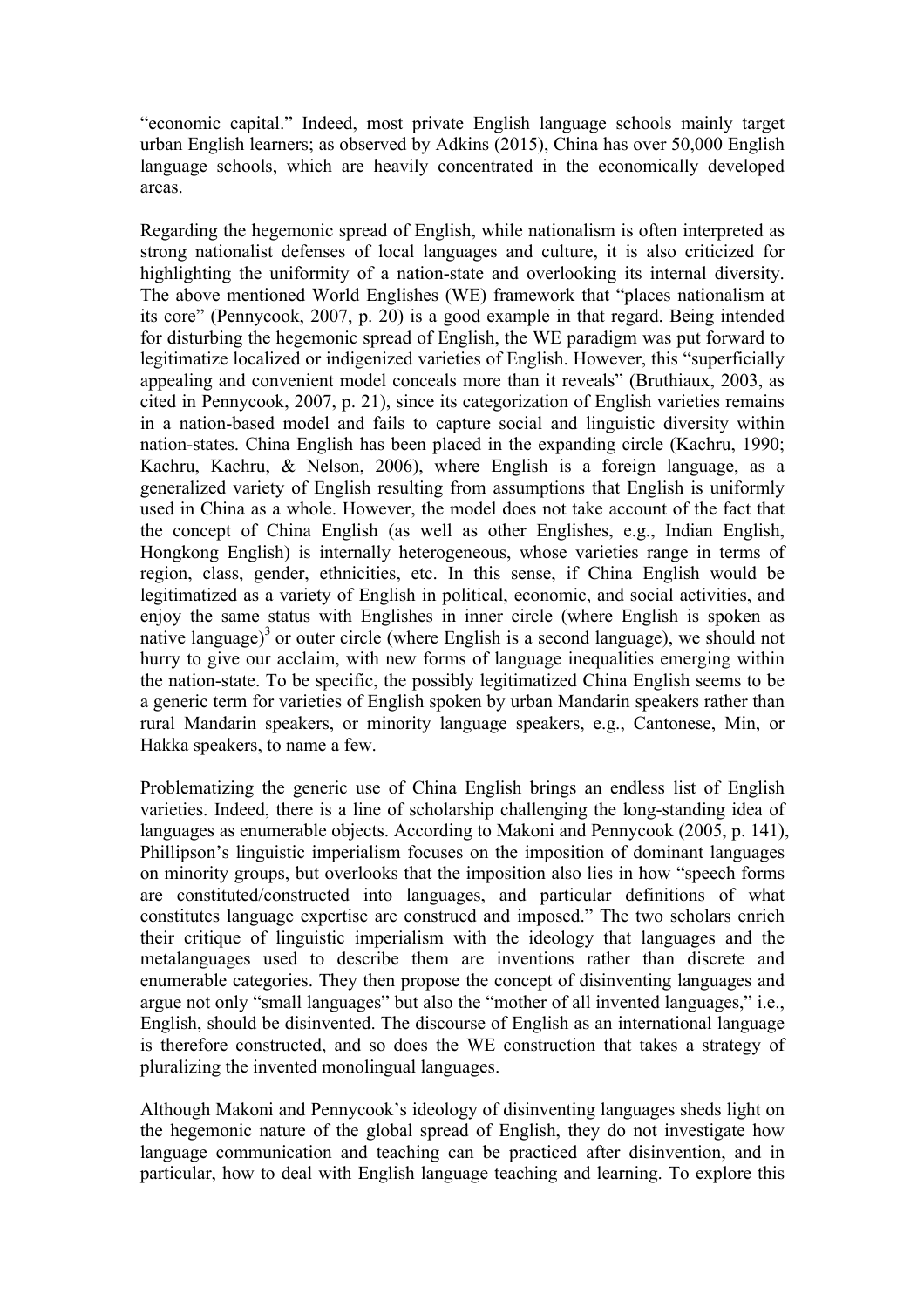issue, Canagarajah (2007) first deconstructs the notion of English as an international language by de-legitimatizing a need for a common system to enable communication between different English-speaking communities. He then argues that in this postmodern world, speakers of different varieties of English need ways of negotiating difference instead of shared codes such as LFE. Based on this idea, he thinks what is important about English language teaching is to equip students with negotiation strategies, which can help them be aware of and negotiate differences within and across communities of practice, rather than training them to obsess about the correctness of a "common/legitimate" core of grammar.

Kubota and McKay (2013) also discuss pedagogical issues after the disinvention of English. According to the two scholars, because of a growing number of non-Englishspeaking immigrants in many expanding circle countries such as Japan and China, there is increasing multilingualism in local communities where speech situations counter to the common belief of English as a shared language. However, they do not attempt TESOL professionals and English language learners to throw in the towel and give up teaching and learning English. Rather, they encourage TESOL professionals to critically reflect on their own attachment to English in order to construct a discourse affirming all kinds of diversity, to promote "language awareness, attitudes, and skills necessary for communicating with non-English speakers," and to scrutinize "racial, class, linguistic, and cultural biases that perpetuate unequal relations of power" (p. 615).

The above scholars' deconstruction of the myth of English as an international language—albeit from different perspectives—sheds light on the hegemonic spread of English, which emphasizes a need for a globally shared language and conceals inherent hybridity of languages. Nevertheless, given the importance of gaining access to English is still pervasively believed and practiced, I'm not egging rural Chinese students (as well other ESL/EFL learners) on to give up learning English. Instead, we need to learn how to survive in the hegemonic spread of English and consider extremely carefully which pedagogical approaches can be applied to achieve a critical and productive English learning. While Canagarajah's (2007) as well as Kubota and McKay's (2013) discussion offers some directions for ELT, it is also helpful to refer to the recent boom of plurilingual/multilingual pedagogy in educational contexts (see, for example, Cenoz & Gorter, 2013; Lin, 2013; Stille & Cummins, 2013; Kubota, 2016; Marshall & More, 2016), which places great importance on hybridity and fluidity of language learning, and plurilingual and pluricultural competence.

## **Conclusions**

In this paper, I have explored the hegemonic spread of English that combines the pervasively believed global spread of English and the hegemonic nature of English against the backdrop of globalization. I have argued that China has fully embraced English in its educational system based on assumptions that English as an international language is closely linked with modernity and modernization. English is often viewed as a language of success, and this is particularly true in rural China, where students and parents take English expertise as an important pathway to upward social mobility. Nevertheless, their limited access to "high-mobility forms of English" constrains their school success. On top of that, I have also argued that the pervasive beliefs of English as an international language and English as the language of success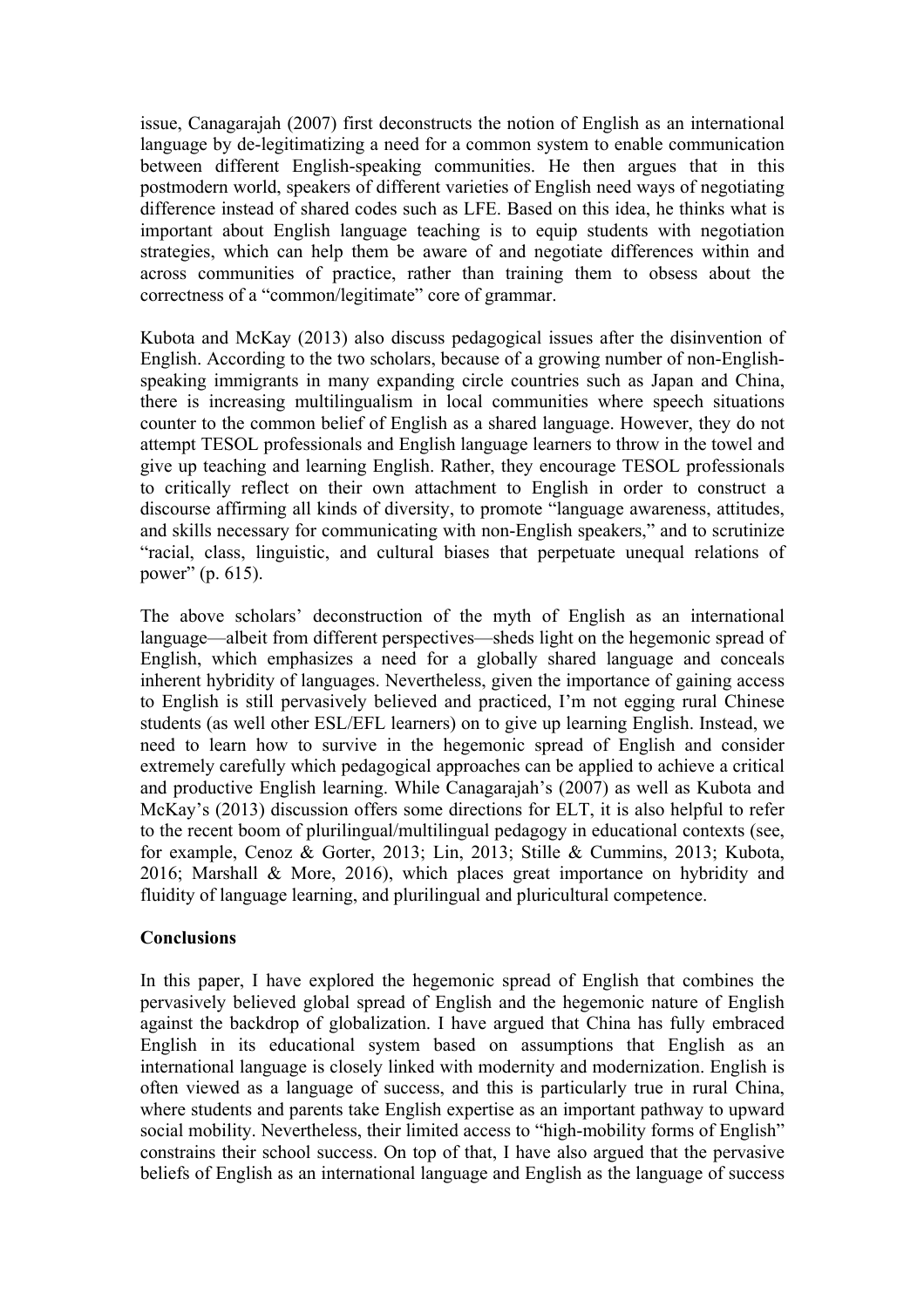are constructed myths. However, my stance is not to call on rural students to stop learning English, but to encourage more researches on critical and productive pedagogies that can be situated in the context of rural English classrooms—the plurilingual/multilingual pedagogy being a potential one.

## **Footnotes**

<sup>1</sup> According to Moseley (2010, p. 72), the definition of what constitutes a separate language is a major issue in classifying the languages of southern China, where there are a large number of endangered languages; Chinese linguists tend to classify as dialects what would be regarded as separate languages elsewhere. Actually, the ambiguities surrounding the distinction between languages and dialects are not only seen in the context of southern China, but also northern China. Bearing this in mind, in this article I will not refer to a language variety as a dialect unless it has been commonly accepted.

<sup>2</sup> More information on

 

http://www.chsi.com.cn/ycnews/201307/20130723/444720986.html.

<sup>3</sup> Some scholars (McAthur, 1987; Modiano, 1999) believe traditionally dominant varieties such as British and American English shares the same status with newer varieties such as China English. However, as scholars such as Qiong (2004) and Jenkins (2015) point out, China English does not share the same status with varieties in inner and outer circles and it is apparent that British and American English are still predominant in ELT and a wide range of social activities.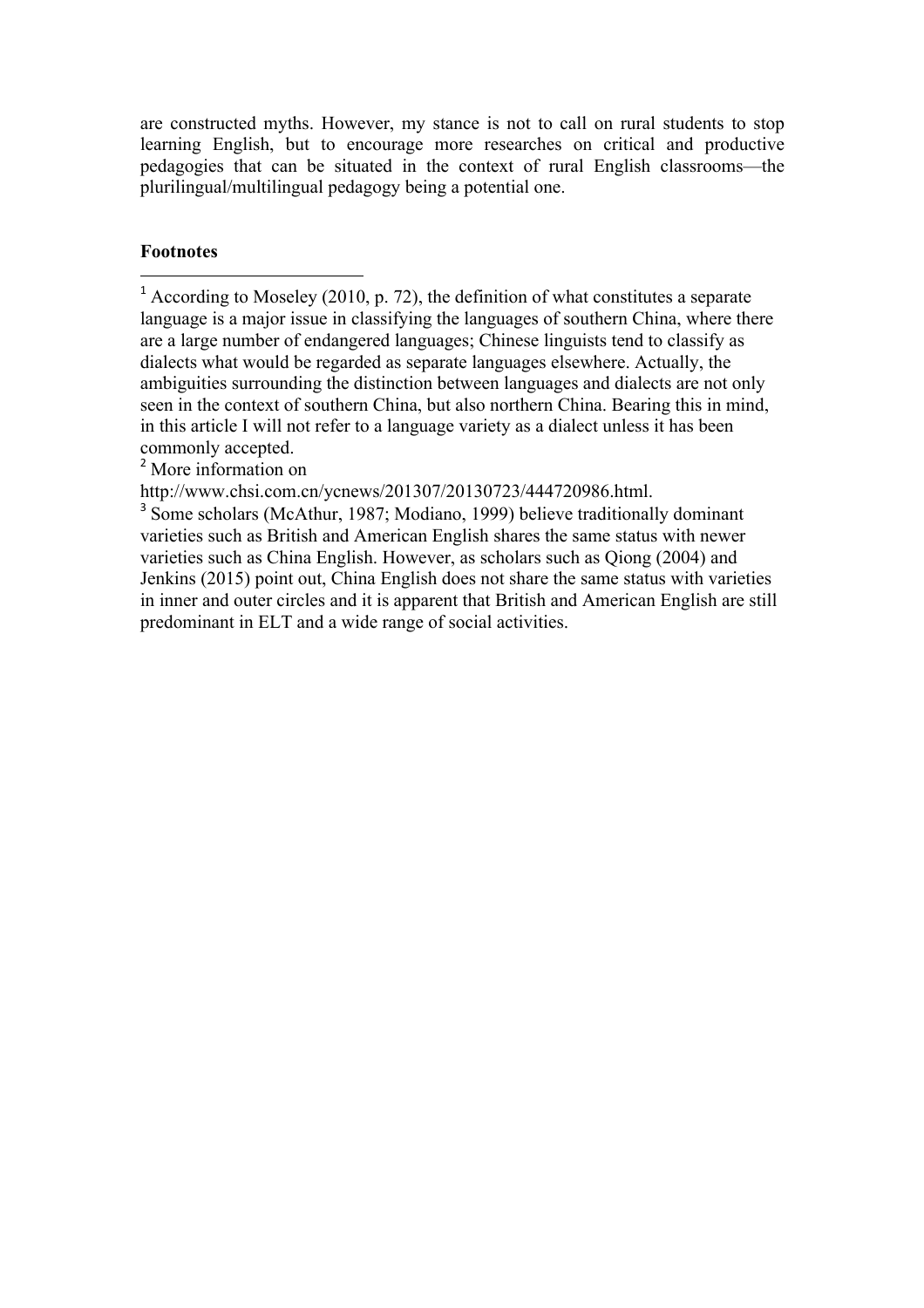#### **References**

Adkins, S. (2015). *The 2015-2020 China digital English language learning market*. Ambient insight.

Blommaert, J. (2010). *The sociolinguistics of globalizatio*n. New York: Cambridge University Press.

Bolton, K., & Graddol, D. (2012). English in China today. *English Today, 28*(3), 3–9. Bourdieu, P. (1984). *Distinction: A social critique of the judgement of taste* (R. Nice, Trans.). London: Routledge & Kegan Paul.

Canagarajah, S. (2007). After disinvention: Possibilities for communication, community and competence. In S. Makoni, & A. Pennycook (Eds.), *Disinventing and reconstituting languages* (pp. 233-239). Clevedon: Multilingual Matters.

Canagarajah, S. (2007). The ecology of global English. *International Multilingual Research Journal, 1*(2), 89–100.

Cenoz, J., & Gorter, D. (2013). Towards a plurilingual approach in English language teaching: softening the boundaries between languages. *TESOL Quarterly, 47*(3), 591- 599.

Chen, X., & Wei, Z. (2013). Opportunity equity of higher education under social stratification. *Journal of Huazhong Agricultural University (Social Sciences Edition), 2*, 137-143.

Crystal, D. (1997). *English as a global language*. Cambridge University Press, Cambridge.

Fairclough, N. (2006). Globalization and language: Review of academic literature. In *Language and globalization* (pp. 12-26). London and New York: Routledge.

Finifrock, J. E. (2010). English as a third language in rural China: Lessons from the Zaidang Kam–Mandarin Bilingual Education Project. *Diaspora, Indigenous, and Minority Education, 4*(1), 33-46.

Graddol, D. (1997). *The future of English*. London: British Council.

Graddol, D. (2008). *Why global English may mean the end of 'English as a Foreign Language'*. London: British Council.

Hu, G. (2003). English language teaching in China: Regional differences and contributing factors. *Journal of Multilingual and Multicultural Development*, *24*(4), 290–318.

Hu, G. (2005). English language education in China: Policies, progress, and problems. *Language Policy*, *4*(1), 5–24.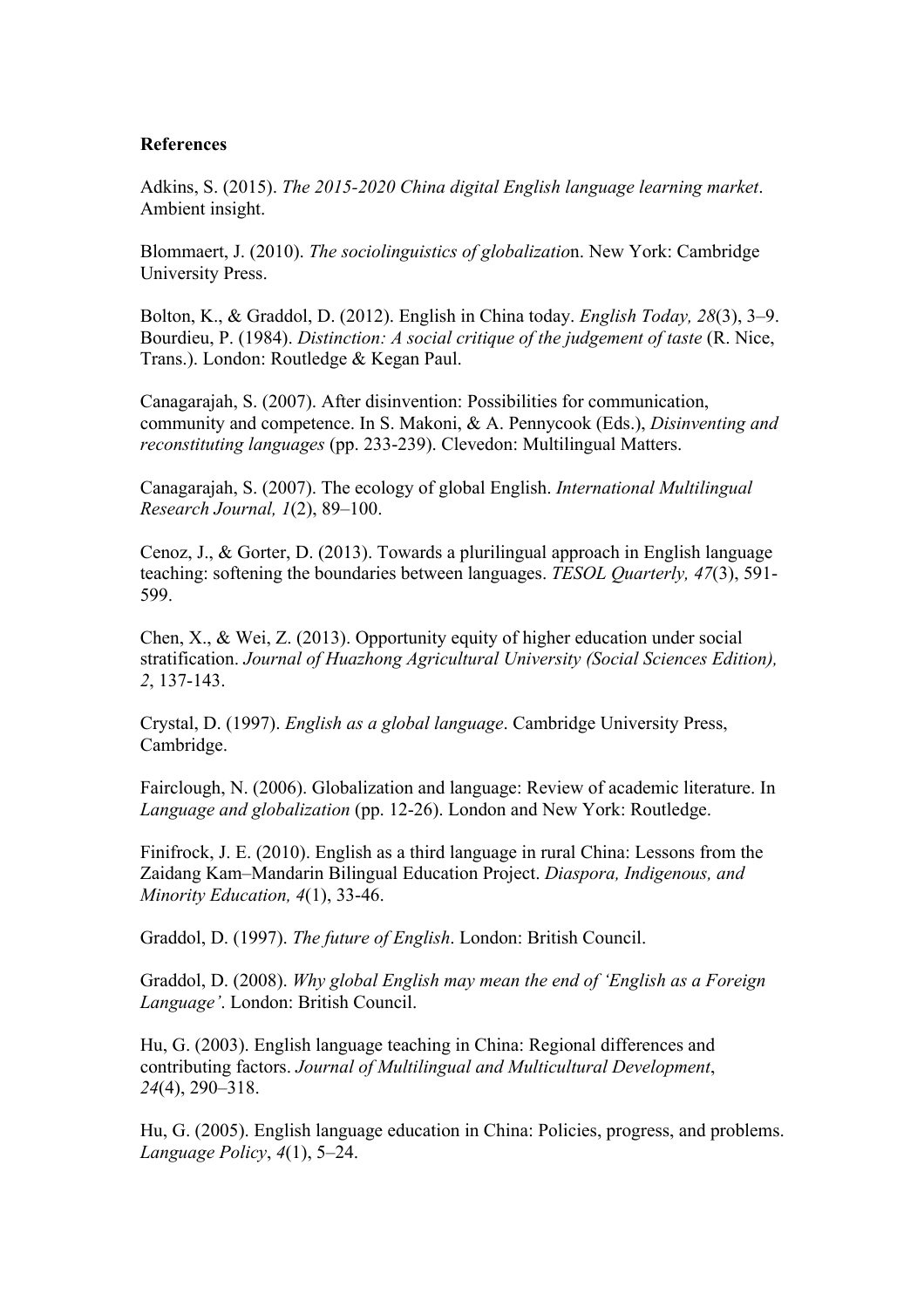Hu, G., & McKay, S. L. (2012). English language education in East Asia: Some recent developments. *Journal of Multilingual and Multicultural Development, 33*(4), 345-362.

Jenkins, J. (2000). *The phonology of English as an international language*. Oxford: Oxford University Press.

Jenkins, J. (2007). *English as a lingua franca: Attitude and identity*. Oxford: Oxford University Press.

Kachru, B. B. (1992). World Englishes: Approaches, issues, and resources. *Language Teaching, 25*, 1–14.

Kachru, B., Kachru, Y., & C. Nelson (2006). *The handbook of World Englishes*. Oxford: Blackwells.

Kubota, R. (2016). The multi/plural turn, postcolonial theory, and neoliberal multiculturalism: Complicities and implications for applied linguistics. *Applied Linguistics*, *37*(4), 474-494.

Kubota, R., & McKay, S. L. (2012).Globalization and language learning in rural Japan: The role of English in the local linguistic ecology. *TESOL Quarterly, 43*(4), 593-619.

Kumaravadivelu, B. (2008). Cultural globalization and its processes. In *Cultural globalization and language education* (pp. 28-47). New Haven and London: Yale University Press.

Kramsch, C. (2009). Introduction: The subjective dimension of language. In *The multilingual subject* (pp 1-26). Oxford: OUP.

Lee, E., & Marshall, S. (2012). Multilingualism and English language usage in 'weird' and 'funny' times: A case study of transnational youth in Vancouver. *International Journal of Multilingualism*, *9*(1), 65-82.

Li, W., & Zhu, H. (2013). Translanguaging identities and ideologies: Creating transnational space through flexible multilingual practices amongst Chinese university students in the UK. *Applied Linguistics 34*(5), 516-535.

Lin, A. M. Y. (1999). Doing English lessons in the reproduction or transformation of social worlds. *TESOL Quarterly*, *33*(3), 393–412.

Lin, A. M. Y. (2013). Toward paradigmatic change in TESOL mthodologies: Building plurilingual pedagogies from the ground up. *TESOL International Association, 47*(3), 521-545.

López-Gopar, M. E., & Sughrua, W. (2014). Social class in English language education in Oaxaca, Mexico. *Journal of Language, Identity, and Education, 13*, 104– 110.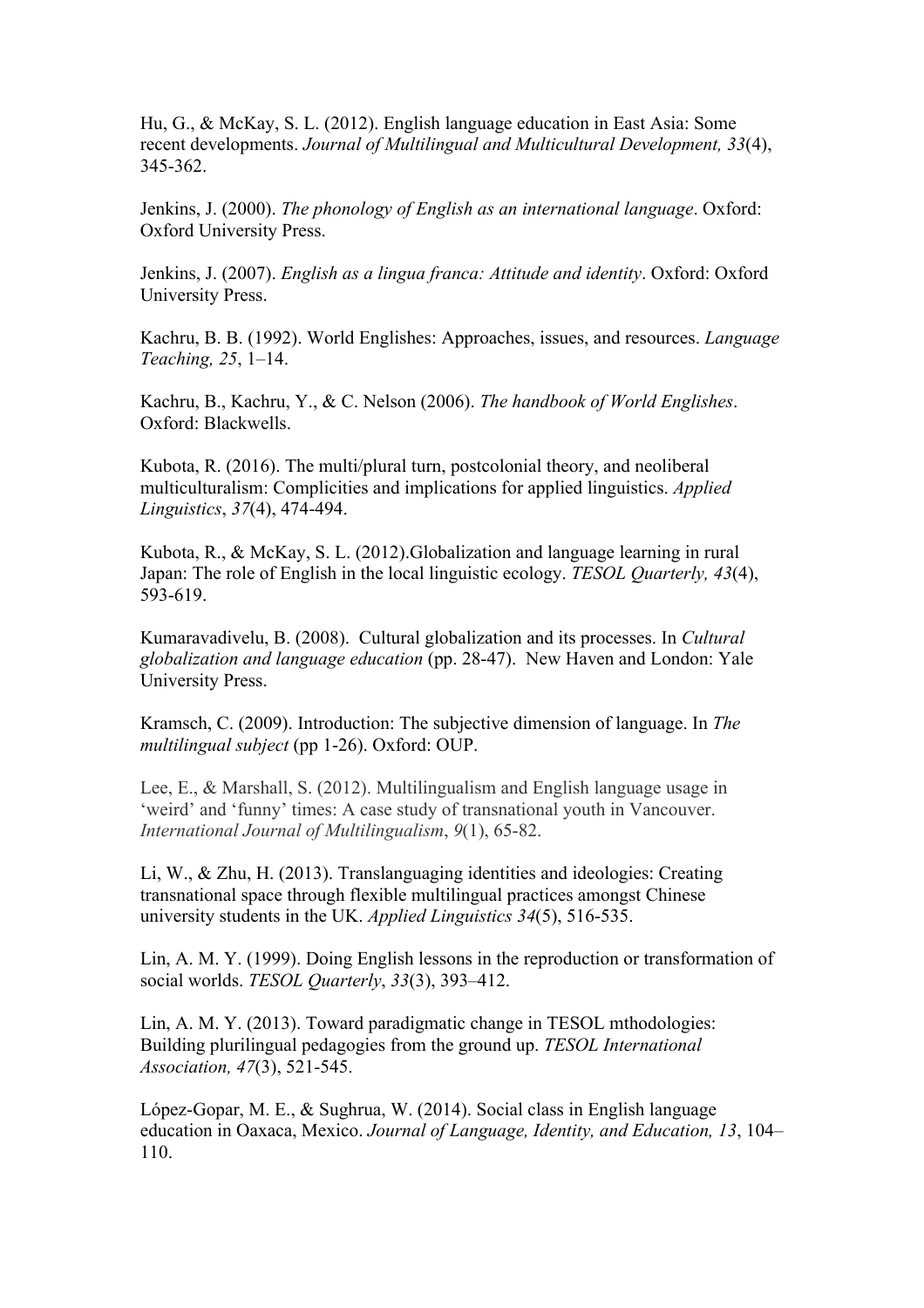Macedo, D., Dendrinos, B., & Gounari, P. (2016). *The Hegemony of English*. New York: Routledge.

Makoni, S., & Pennycook, A. (2005). Disinventing and (re)constituting languages. *Critical Inquiry in Language Studies, 2*(3), 137-156.

Marshall, S., & Moore, D. (2016). Plurilingualism amid the panoply of lingualisms: Addressing critiques and misconceptions in education. *International Journal of Multilingualism*, 1-15.

May, S. (2012). Language rights: Promoting civic multilingualism. In. M., Martin-Jones, A. Blackledge, & A. Creese (Eds.). *The Routledge handbook of multilingualism* (pp. 131-142). New York: Routledge.

May, S. (2016). Globalization, languages and mobility. In M. Gazzola, & B. Wickström (Eds.), *The Economics of Language Policy* (pp. 383-401). Cambridge: The MIT Press.

McArthur, A. (1987). The English languages? *English Today, 11*, 9-13.

McKay, S. L. (2002). *Teaching English as an international language: Rethinking goals and approaches*. Oxford: Oxford University Press.

Modiano, M. (1999). Standard English(es) and educational practices for the world's lingua franca. *English Today, 15*(4), 3-13.

Moseley, Christopher (Eds.). (2010). *Atlas of the World's Languages in Danger* (3rd ed.). Paris: UNESCO Publishing.

Nunan, D. (2003). The impact of English as a global language on educational policies and practices in the Asia-Pacific region. *Tesol Quarterly*, *37*(4), 589–613.

Pan, L. (2015). English as a global language in China: Deconstructing the ideological discourses of English in language education. New York: Springer International Publishing.

Pennycook, A. (2007). Other Englishes. In *Global Englishes and Transcultural Flows* (pp. 17-35). London and New York: Routledge.

Pennycook, A. (2014). *The Cultural Politics of English as an International Language*. London and New York: Routledge.

Phillipson, R. (1992). *Linguistic Imperialism*. Oxford University Press.

Qiong, H. (2004). Why China English should stand alongside British, American, and the other 'world Englishes'. *English Today, 20*(2), 26-33.

Seidlhofer, B. (2005). English as a lingua franca. *ELT Journal, 59*, 339-341.